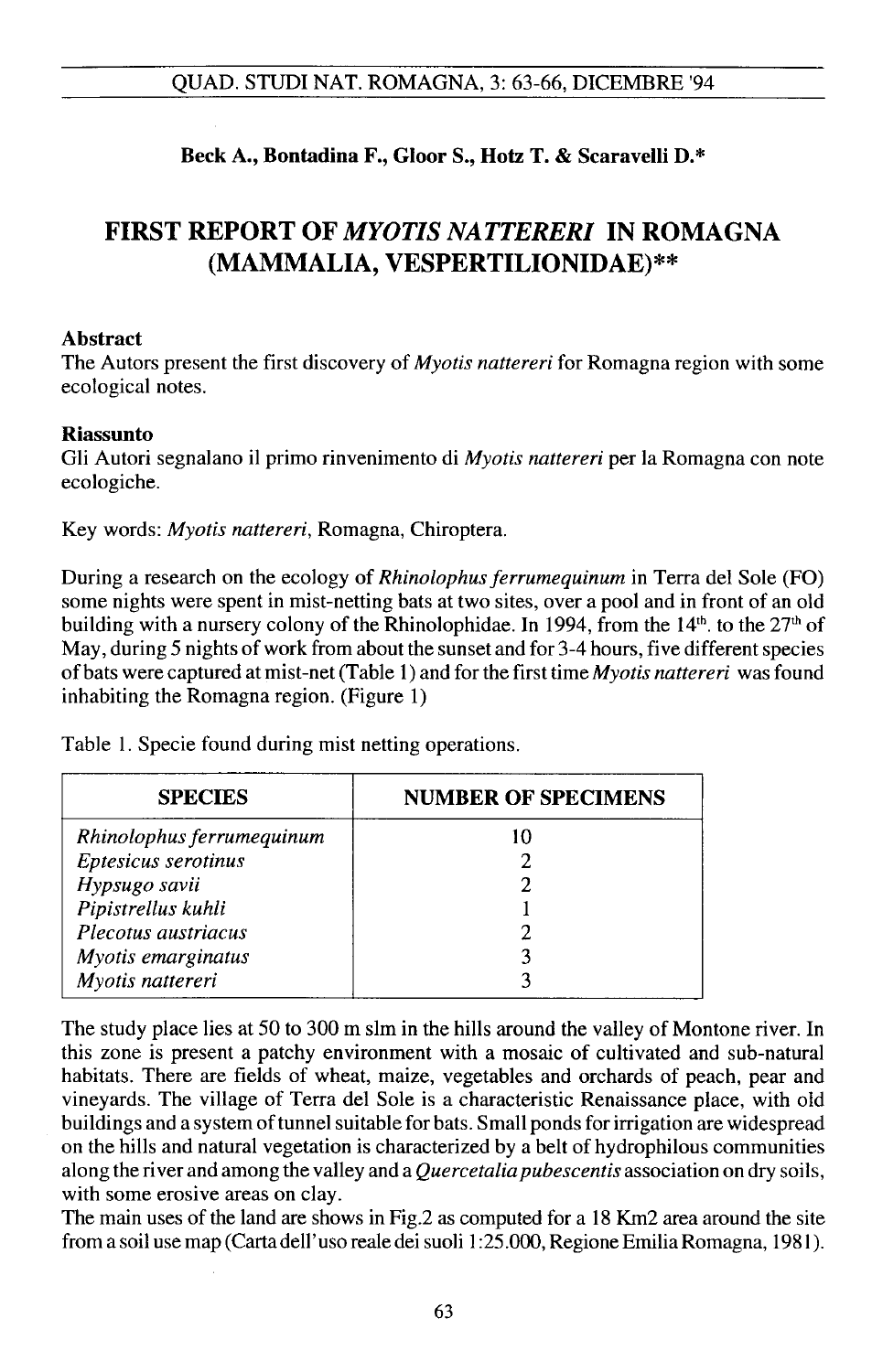

Figure 2. Land use for 18 Km2 around the captures site of *Myotis nattereri*

*Myotis nattereri* Kuhl, 1818 is an uncommon species in Italy (Lanza, 1959) and only recently it was discovered in Emilia (Bertarelli, 1991) with a dead specimen collected near Sestola (MO) at 1020 m asl.

It was never found in Romagna as shown by a literature survey but Chiroptera have no a great attention in the past. This has been confirmed by recent sightings of species not previously encountered as *Rhinolophus euryale* (Bassi & Fabbri, 1985) and *Nyctalus noctula* (Scaravelli, 1992).

Probably *Myotis nattereri* was present with a nursery in the studied site, because only adult females were captured (Tab. 2). We suppose that the nursery is situated in the nearby abandoned building. In the same house there are nurseries of *Myotis emarginatus* and *Rhinolophusferrumequinum.* At the site all bats were captured in a small footpath between dense vegetation, wich was used as flightpath, 30 m away from the building. The captured specimens were released after being measured and weighed.

This discovery takes to 16 the number of species of bats present in the Romagna region.

| SEX | WEIGHT $(g)$ | <b>FOREARM</b> (mm) |
|-----|--------------|---------------------|
|     | ن ،          | 39,7                |
|     | ن ۽          |                     |
|     | ن.           | <b>07</b>           |

Table 2. Measures of *Myotis nattereri* found during mist netting operations.

### BIBLIOGRAPHY

- BASSI &FABBRI, 1985. Primo censimento dei Chirotteri nelle grotte Romagnole. Atti VII Incontro nazionale di Biospeleologia, Citta di Castello.
- BERTARELLI c., 1992. Prima segnalazione di Vespertilio di Natterer *Myotis nattereri* per I'Emilia Romagna (Mammalia - Chiroptera). Natura Modenese, 1 (1991): 35-37.
- LANZAB., 1959. Chiroptera. In Toschi A. & Lanza B., Mammalia. Generalita Insectivora-Chiroptera. Fauna d'Italia IV. Calderini, Bologna.
- SCARAVELLI D., 1992. Nottola *comuneNyctalus noctula* (Schreber, 1774). In: S.Gellini, L.Casini & C.Matteucci ed., Atlante dei Mammiferi della Provincia di Forli, Maggioli editore: 76-77.